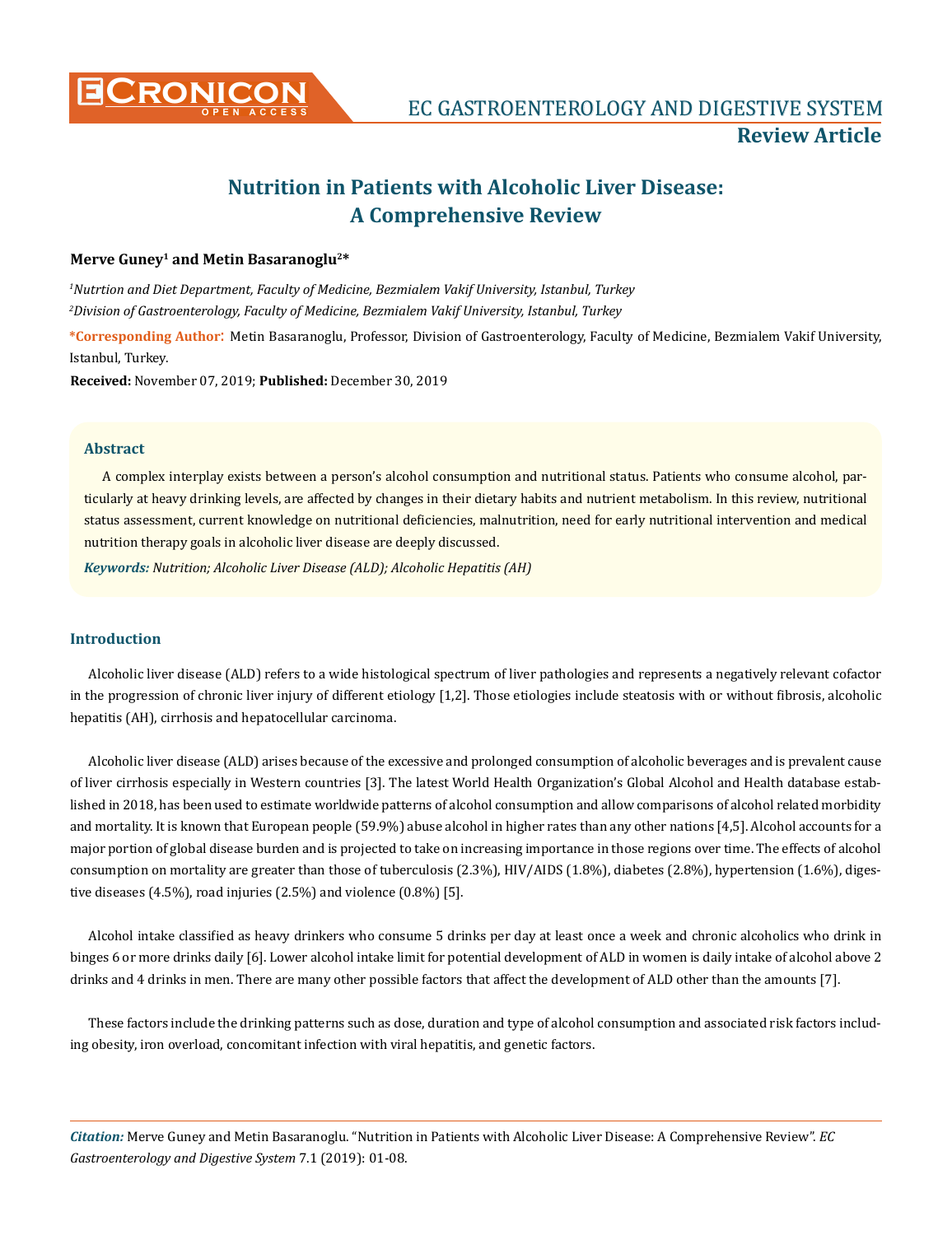When alcohol consumed in excess, it has negative effect on nutritional status of the drinker. For example, alcohol can alter the intake, absorption into the body, and utilization of various nutrients. Consequently, patients with ALD frequently have poor nutritional status. This contributes to malnutrition and deficiencies in proteins, amino acids and certain vitamins in this population. In addition, alcohol exerts some harmful effects through its breakdown that results toxicity. Evidence shows that patients with ALD frequently have poor nutritional status. Therefore, early nutritional approaches may be useful in the treatment and may improve response to treatment, alleviate symptoms, and improve quality and quantity of life. The American Association for the Study of Liver Disease guidelines recommend that all ALD patients must be screened for both protein-calorie deficiency and any specific micronutrient deficiencies (i.e. vitamin and mineral deficiency) [8].

In this review, nutritional status assessment, current knowledge on nutritional deficiencies, malnutrition, need for early nutritional intervention and medical nutrition therapy goals in alcoholic liver disease are discussed.

#### **The nutritional status of the patients with ALD**

A complex interplay exists between a person's alcohol consumption and nutritional status. Patients who consume alcohol, particularly at heavy drinking levels, are affected by changes in their dietary habits and nutrient metabolism. Therefore, even if the drinkers consume sufficient calories, protein, vitamins, and minerals deficiencies may develop due to inadequate absorption from gastrointestinal tract. Thus, patients' body cells cannot absorb and use the nutrients they consume. On the other hand, many alcoholics do not consume a balanced diet and alcohol replaces other essential nutrients in the diet. Due to these reasons, patients are faced with overall reduced nutrient intake. Consequently, assessment of nutritional status is important in order to determine need for nutritional interventions in the treatment of patients with ALD.

Nutritional assessment of the ALD patients should be based on detailed history and physical examination [9]. As nutritional assessment is important because of the early diagnosis of nutritional complication such as malnutrition, the most relevant markers for this purpose is the body mass index (BMI, kg/m<sup>2</sup>) and the degree of weight loss. In order to make more comprehensive examination, anthropometric measurements or scoring system for malnutrition such as Nutrition Risk Screening (NRS) or Subjective Global Assessment (SGA) can be used. Nutritional assessment with using SGA, which details are given in the table 1 [10], for ALD patients are preferable as it examines any changes in dietary intake, recent changes in body weight, gastrointestinal symptoms, functional capacity, and physical signs of malnutrition represented by loss of subcutaneous fat, muscle mass, oedema, ascites [11].

| A. History                                           |  |  |  |  |
|------------------------------------------------------|--|--|--|--|
| Weight change                                        |  |  |  |  |
| Dietary intake change                                |  |  |  |  |
| Gastrointestinal symptoms                            |  |  |  |  |
| Functional capacity                                  |  |  |  |  |
| Disease and its relation to nutritional requirements |  |  |  |  |
| <b>B.</b> Physical                                   |  |  |  |  |
| Loss of subcutaneous fat                             |  |  |  |  |
| Muscle wasting                                       |  |  |  |  |
| Ankle oedema                                         |  |  |  |  |
| Sacral oedema                                        |  |  |  |  |
| Ascites                                              |  |  |  |  |
| C. SGA Rating                                        |  |  |  |  |
| $A = Well$ nourished                                 |  |  |  |  |
| B = Moderately (or suspected of being) malnourished  |  |  |  |  |
| C = Severely malnourished                            |  |  |  |  |

*Table 1: Features of the subjective global assessment, SGA.*

*Citation:* Merve Guney and Metin Basaranoglu. "Nutrition in Patients with Alcoholic Liver Disease: A Comprehensive Review". *EC Gastroenterology and Digestive System* 7.1 (2019): 01-08.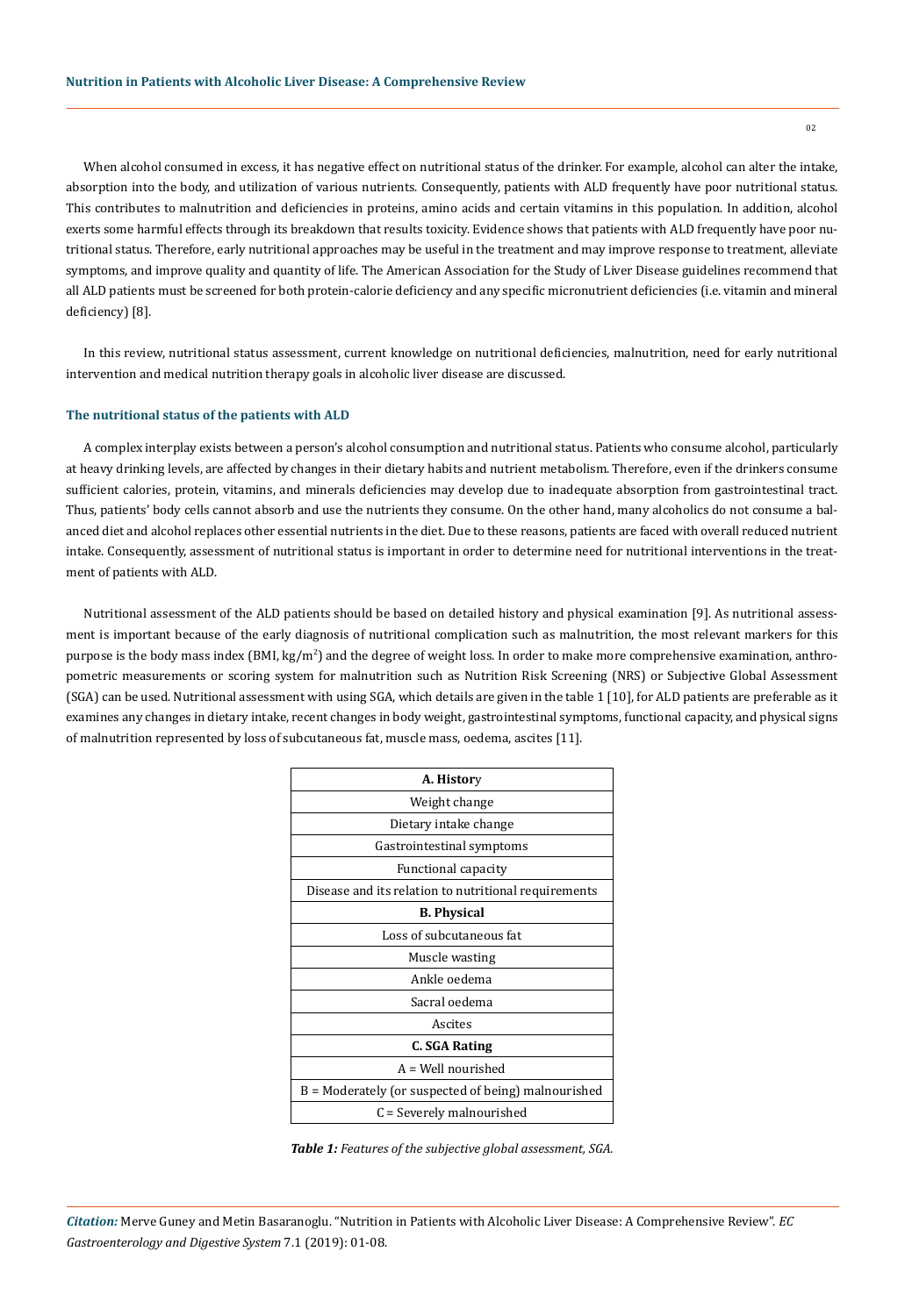## **Nutritional Deficiencies in Alcoholic Liver Disease**

Complications such as weight, muscle loss, malnutrition and wide range of nutritional deficiencies commonly occur in ALD [12]. The underlying causes of malnutrition and nutritional deficiencies are summarized in figure 1 [13].



Deficiency of the fat-soluble, water-soluble vitamins and various minerals is common in patients with ALD. Deficiencies show specific symptoms, signs and complications. They are often reflected in low serum levels, as well as in neurologic and dermatologic symptoms. Most of ALD patients will require a general, daily vitamin and mineral supplement, with attention to individual serum levels of nutrients that may require additional supplementation.

Decrease in absorption, decreased ability to store fat-soluble vitamins and metabolism of vitamins into their active forms cause vitamin and some mineral deficiencies in ALD. Various vitamins, minerals deficiencies and its mechanism and required interventions were summarized in table 2 [14,15].

| <b>Micronutrient</b> | <b>Causes of Deficiency</b>                                                                               | <b>Consequences</b>                                                                       | <b>Supplementation</b>                                                              |
|----------------------|-----------------------------------------------------------------------------------------------------------|-------------------------------------------------------------------------------------------|-------------------------------------------------------------------------------------|
| Folate               | Dietary, intestinal malabsorption,<br>losses from renal excretion, de-<br>creased live uptake and storage | Megaloblastic anemia                                                                      | 1 mg/day orally                                                                     |
| Thiamine             | Dietary malabsorption                                                                                     | Alcoholic polyneuropathy,<br>Wernicke-Korsakoff syndrome,<br>high output heart failure    | 100 mg/day orally or subcutane-<br>ously initially for 2 weeks or until<br>repleted |
| Pyridoxine           | Dietary, acetaldehyde displace-<br>ment from albumin with enhanced<br>urinary excretion                   | Peripheral neuropathy, altered<br>methionine metabolism, in-<br>creased AST:ALT ratio     | $50 - 100$ mg/day orally                                                            |
| Vitamin A            | Inadequate intake, enhanced me-<br>tabolism, malabsorption, maldiges-<br>tion                             | Night blindness, impairment<br>in immune function, increased<br>risk of hepatic fibrosis. | 25,000 - 50,000 IU x3times/week                                                     |
| Calcium              | Inadequate intake of calcium and<br>vitamin D, losses from malabsorp-<br>tion and renal excretion         | Increased risk for bone loss                                                              | $1000 - 1500$ mg/day                                                                |
| Zinc                 | Inadequate dietary intake,<br>increased renal excretion due to<br>diuretic therapy                        | Impairment in immune func-<br>tion, loss in taste sense                                   | 220 mg zinc sulfate 1 - 3 divided<br>doses/day                                      |

*Table 2: Common micronutrient deficiencies, cause of deficiency, consequences and supplementation in ALD.*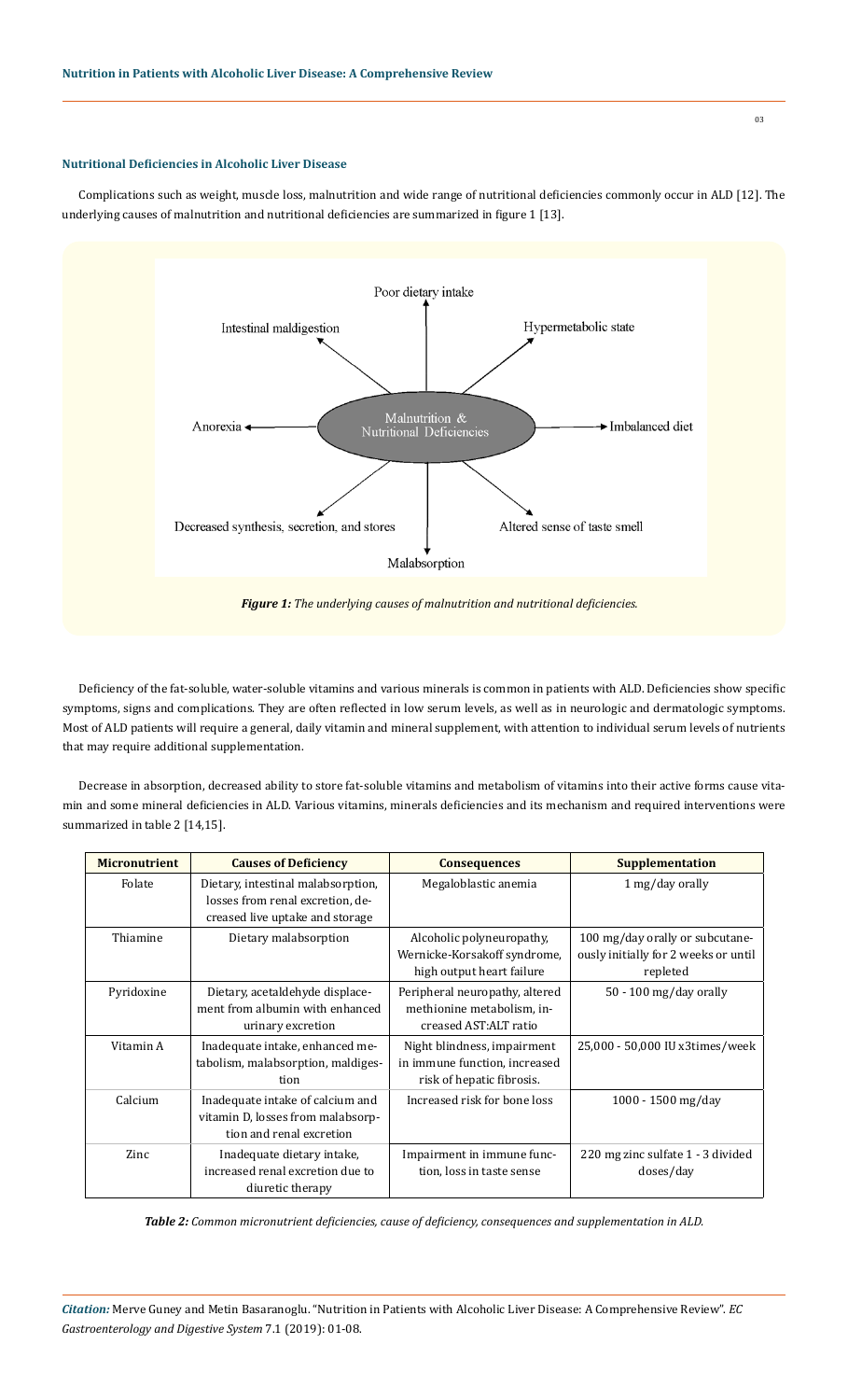#### **Malnutrition in alcoholic liver disease**

ESPEN (European Society Parenteral Enteral Nutrition) defined malnutrition as "A state resulting from lack of intake or uptake of nutrition that leads to altered body composition (decreased fat free mass) and body cell mass leading to diminished physical and mental function and impaired clinical outcome from disease" [16].

Basic diagnostic criteria for malnutrition have been defined by an ESPEN and a similar approach to define diagnostic criteria has been described by a working group of the American Society of Parenteral and Enteral Nutrition (ASPEN) and the Academy of Nutrition and Dietetics (Academy). Malnutrition assessment could be done with any validated nutritional risk screening tool. Reduced body weight, body mass index (BMI) under the 18.5 kg/m², appetite change, dietary intake are generally associated with nutritional risk and malnutrition. Similarly, according to the ASPEN and Academy criteria for the potential diagnosis of malnutrition includes at least two factors out of low energy intake, weight loss, loss of muscle mass, loss of subcutaneous fat, fluid accumulation, and hand grip strength.

Patients with alcoholic liver disease are faced malnutrition frequently. Complications of malnutrition adversely affect the clinical consequences and include loss of skeletal muscle mass or weight, sarcopenia and changes in energy metabolism [14,17].

It is well known as protein and energy malnutrition is very common among patients with alcoholic liver disease. In a Veterans Administration Cooperative study which includes 363 patients with alcoholic hepatitis, 100% of patients were found to have protein and/or combined protein calorie malnutrition, based on anthropometric and laboratory testing [18]. Additionally, the severity of malnutrition is correlated with disease severity and outcomes.

Reduced oral intake, anorexia, dysgeusia, low quality of diet, hypermetabolism, low-sodium diet, acute hepatitis-cytokines, hyperammonemia of liver disease, other complications of ALD such as gastrointestinal bleeding, encephalopathy, diarrhea, portal hypertensive enteropathy with reduced nutrient absorption, nausea, emesis are factors that lead to malnutrition. The prevalence of malnutrition in ALD has been reported 20% to 60% in outpatients with alcoholic cirrhosis and almost 100% in hospitalized patients with acute alcoholic hepatitis [13,19,20].

Some specific factors such as the duration and amount of alcohol use, time of measurement from last alcohol consumed, the severity and other underlying causes of liver disease, and the contribution of other factors that result in progression of muscle and fat loss can affect the severity of malnutrition in alcoholic liver disease [13].

#### **Nutritional and treatment management of alcoholic liver disease**

Nutritional approaches are useful in alcoholic liver disease. The main and preliminary focus in alcoholic liver disease should be complete alcohol withdrawal. If the patient suffers from any detected nutritional deficiency and/or malnutrition, a nutrition therapy should be given by an expert.

Providing nutritional support to ALD patients may improve prognosis since malnutrition is a frequently encountered problem. Societies have recommended oral or parenteral supplements for patients with ALD even at risk of malnutrition [21]. Principle of using oral, enteral, or parenteral nutrition in order to provision of nutritional support are asked often. This issue has been investigated by many clinical trials nevertheless, more clinical data are necessary to standardize or combine these treatments because of a variety of factors such

*Citation:* Merve Guney and Metin Basaranoglu. "Nutrition in Patients with Alcoholic Liver Disease: A Comprehensive Review". *EC Gastroenterology and Digestive System* 7.1 (2019): 01-08.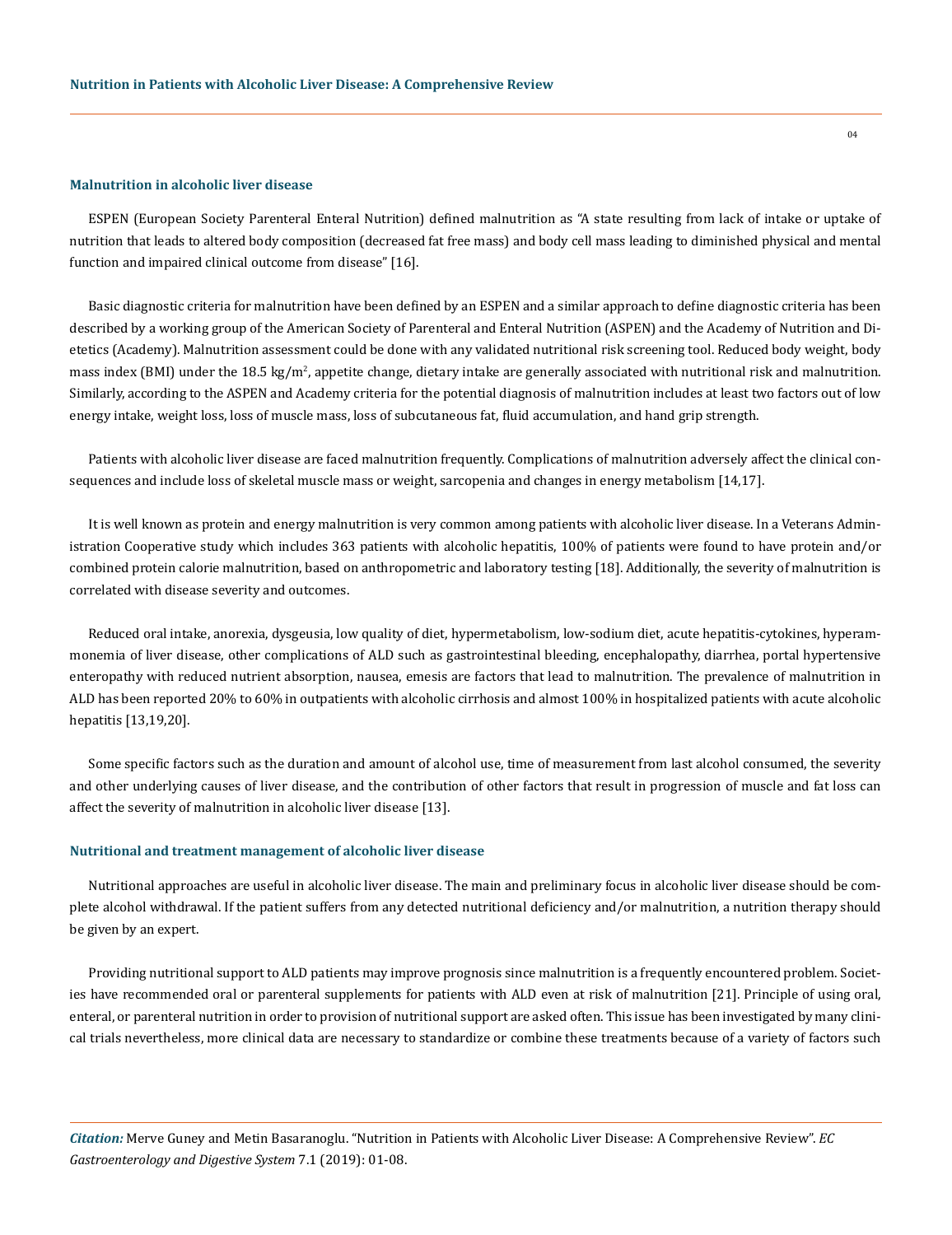as inadequate control groups, short duration of the trial, and failure to adequately assess nutritional needs of the patient population [7]. Several studies showed improvement in biochemical markers of liver function or nutritional parameters with nutritional support. In one study, subgroups of patients who achieved nutritional goals and positive nitrogen balance had improved survival compared to those who did not [22]. Moreover, mortality rate was 3.3% in the 30 patients in whom positive nitrogen balance was achieved, but 58% in patients who remained in negative nitrogen balance.

The main focus of the nutritional management in ALD patients who are in hypermetabolic state is to meet basal needs and provide additional source as much as possible. It is known that severity of the intrahepatic inflammatory process affects and diversifies the energy requirements in ALD [23-25]. Estimations of the caloric needs of patients with alcoholic liver disease based on the Harris Benedict equation may be inaccurate, and caloric needs deviation ratio is 15% to 18% when compared with measurement using indirect calorimetry [26]. European Society for Clinical Nutrition and Metabolism released general nutrition guidelines for patients with cirrhosis which is also be recommended to patients with ALD. Recommendations on this guidelines includes 30 - 35 kcal/kg energy provision and total energy from carbohydrates, proteins, and fats distributed as 50% to 60%, 25% to 30% (1 - 1,5 g/kg), and 15% to 20% respectively. The unnecessary dietary restriction should be avoided. With exceptions such as if patients present ascites or oedema a low-sodium diet  $\left($  < 2 g/day) should be recommended or patients with acute hepatic encephalopathy need protein restriction. Small meals such as 4 - 6 times a day including night-time snacks should be encouraged [27]. Other target on nutritional therapy includes screening for deficiencies of serum zinc, calcium and vitamin A, D, E, and K and properly supplemented as needed [12].

To sum up, during intermittent acute illness or exacerbations of the underlying chronic liver disease, above normal protein intake (1.5 g/kg body weight), and hypercaloric diet (40 kcal/kg) improves protein calorie malnutrition and should be considered in the treatment of these patients [28].

#### **Oral nutritional supplementation**

Oral supplementation may not be effective because of poor intake and compliance from anorexia, dysgeusia, impaired absorption, and continued hypermetabolic states [29]. Even though, patients in one clinical trial showed tolerance to oral feeding without worsening of and improved liver function in Childs-Pugh class C patients [30].

The nonaromatizable anabolic steroid, oxandrolone, showed benefit when added to oral nutritional supplementation [31]. In another study, when the anabolic steroid oxandrolone was combined at 80 mg/d with oral supplementation, patients who voluntarily consumed at least 2500 kcal per day had improved 6-month survival, liver functions, and nutritional status compared with a control group that took a placebo and had lower voluntary intake of calories [32].

### **Enteral nutrition**

Enteral tube feedings can overcome the effects of anorexia and dysgeusia but not poor enteral absorption and have been shown to be beneficial, well-tolerated, and may improve hepatic function but the impact on skeletal muscle and other nutritional parameters is not conclusive [33].

A short‐term study of nasoenteral tube feeding of eight anorectic patients with alcoholic hepatitis was done first on an oral diet and subsequently while receiving an intestinal infusion of a balanced formula that provided 35 kcal/kg of ideal body weight. All subjects showed significant improvement in the intestinal absorption, less than 80% digestibility of total calories, fat, and protein on oral diets, and nitrogen balance [34].

*Citation:* Merve Guney and Metin Basaranoglu. "Nutrition in Patients with Alcoholic Liver Disease: A Comprehensive Review". *EC Gastroenterology and Digestive System* 7.1 (2019): 01-08.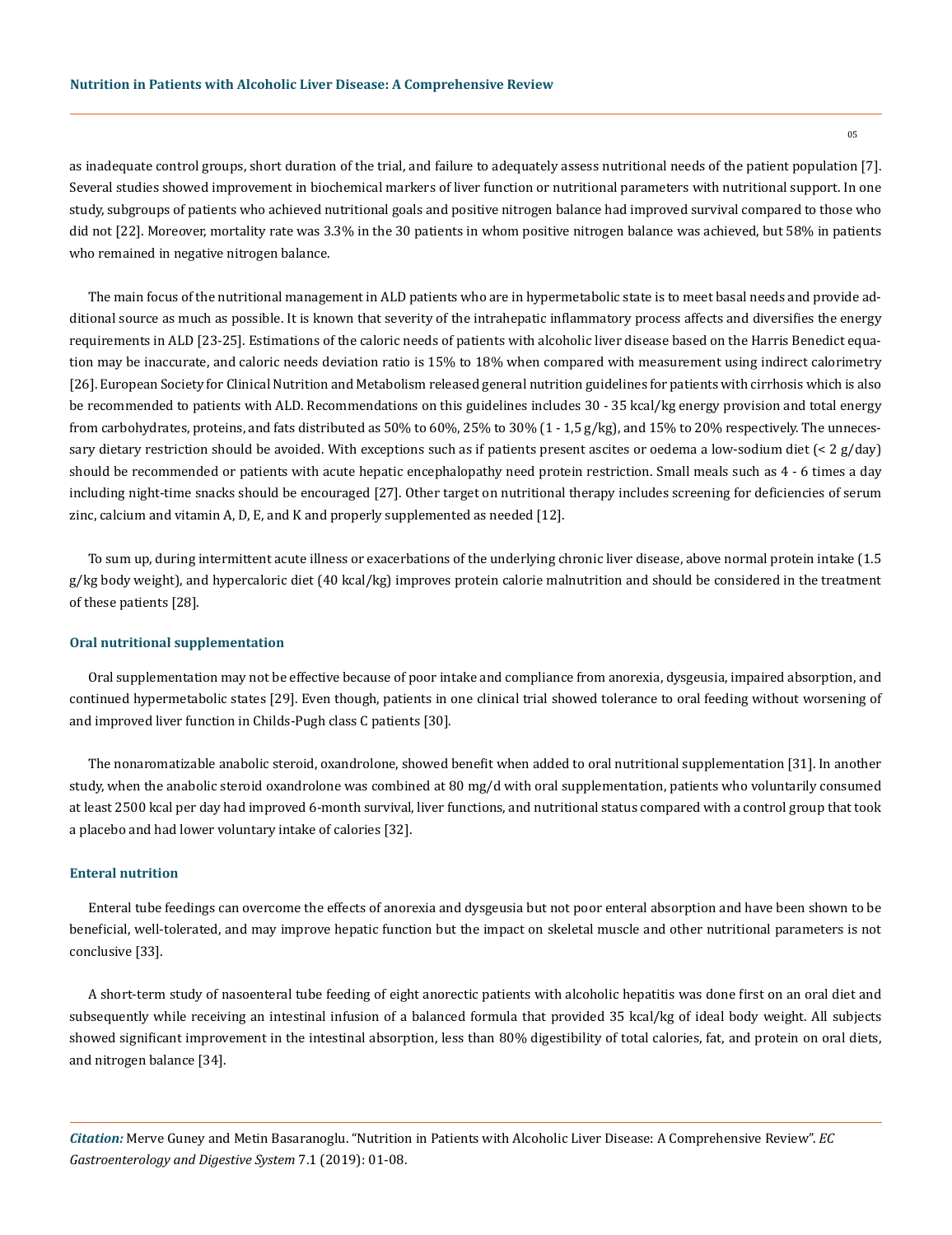A different prospective study compared the effects of tube feeding with those of a regular diet in alcoholic liver disease. Significant improved was found in hepatic encephalopathy and aminopyrine clearance test of liver function and lowered bilirubin levels in 16 patients fed by enteral formula compared with 16 treated conventionally by hospital diet. The study demonstrate aggressive nutritional intervention could accelerate improvement in alcoholic liver disease [29].

In summary, it appears that enteral formula feeding is safe, maximizes digestion, may have short-term positive effects on liver function, and may improve long-term survival.

#### **Parenteral nutrition**

Parenteral nutrition ensures delivery of nutrients and has been used in patients with ALD. In a comprehensive analysis of parenteral nutrition in ALD, short-term benefits on some nutritional parameters were observed but long-term consequences remain unknown. In an analytical review of seven studies including 239 ALD patients showed that parenteral nutrition treatment up to 30 days may improve liver function and nitrogen balance while normalizing the composition of plasma amino acids, but in order to determine long-term metabolic effects, risks, and benefits further studies are needed [35].

In another 2 year follow-up study, 56 patients with alcoholic hepatitis found that those who were randomized to receive supplemental intravenous amino acids and glucose in addition to ad libitum oral intake had improved nitrogen balance, liver function tests, and aminopyrine clearances compared with those receiving supplemental glucose alone during 30 days. It showed no differences in survival during the study period [36,37].

#### **Conclusion**

It is wise to keep in mind that parenteral nutrition is associated with significant risks including infections that preclude such supplementation as routine treatment in patients with ALD who have compromised immune function.

#### **Bibliography**

- 1. Rehm J., *et al*[. "Global burden of disease and injury and economic cost attributable to alcohol use and alcohol-use disorders".](https://www.ncbi.nlm.nih.gov/pubmed/19560604) *Lancet* [373.9682 \(2009\): 2223-2233.](https://www.ncbi.nlm.nih.gov/pubmed/19560604)
- 2. [European Association For The Study Of The Liver. "EASL clinical practical guidelines: management of alcoholic liver disease".](https://www.ncbi.nlm.nih.gov/pubmed/22633836) *Journal of Hepatology* [57.2 \(2012\): 399-420.](https://www.ncbi.nlm.nih.gov/pubmed/22633836)
- 3. [Tome S and Lucey MR. "Current management of alcoholic liver disease".](https://www.ncbi.nlm.nih.gov/pubmed/15043511) *Alimentary pharmacology and therapeutics* 19.7 (2004): [707-714.](https://www.ncbi.nlm.nih.gov/pubmed/15043511)
- 4. Mendez-Sanchez N., *et al*[. "Alcoholic liver disease".](https://www.ncbi.nlm.nih.gov/pubmed/15798659) *Annals of Hepatology* 4.1 (2005): 32-42.
- 5. [World Health Organization. "Global Status Report on Alcohol and Health" \(2018\).](https://www.who.int/substance_abuse/publications/global_alcohol_report/en/)
- 6. [Halsted CH. "Nutrition and alcoholic liver disease".](https://www.ncbi.nlm.nih.gov/pubmed/15349806) *Seminars in Liver Disease* 24.3 (2004): 289-304.
- 7. Bruha R., *et al*. "Alcoholic liver disease". *[World Journal of Hepatology](https://www.ncbi.nlm.nih.gov/pubmed/22489260)* 4.3 (2012): 81.
- 8. Spengler EK., *et al*[. "Alcoholic hepatitis: current management".](https://www.ncbi.nlm.nih.gov/pubmed/24798996) *Digestive diseases and sciences* 59.10 (2014): 2357-2366.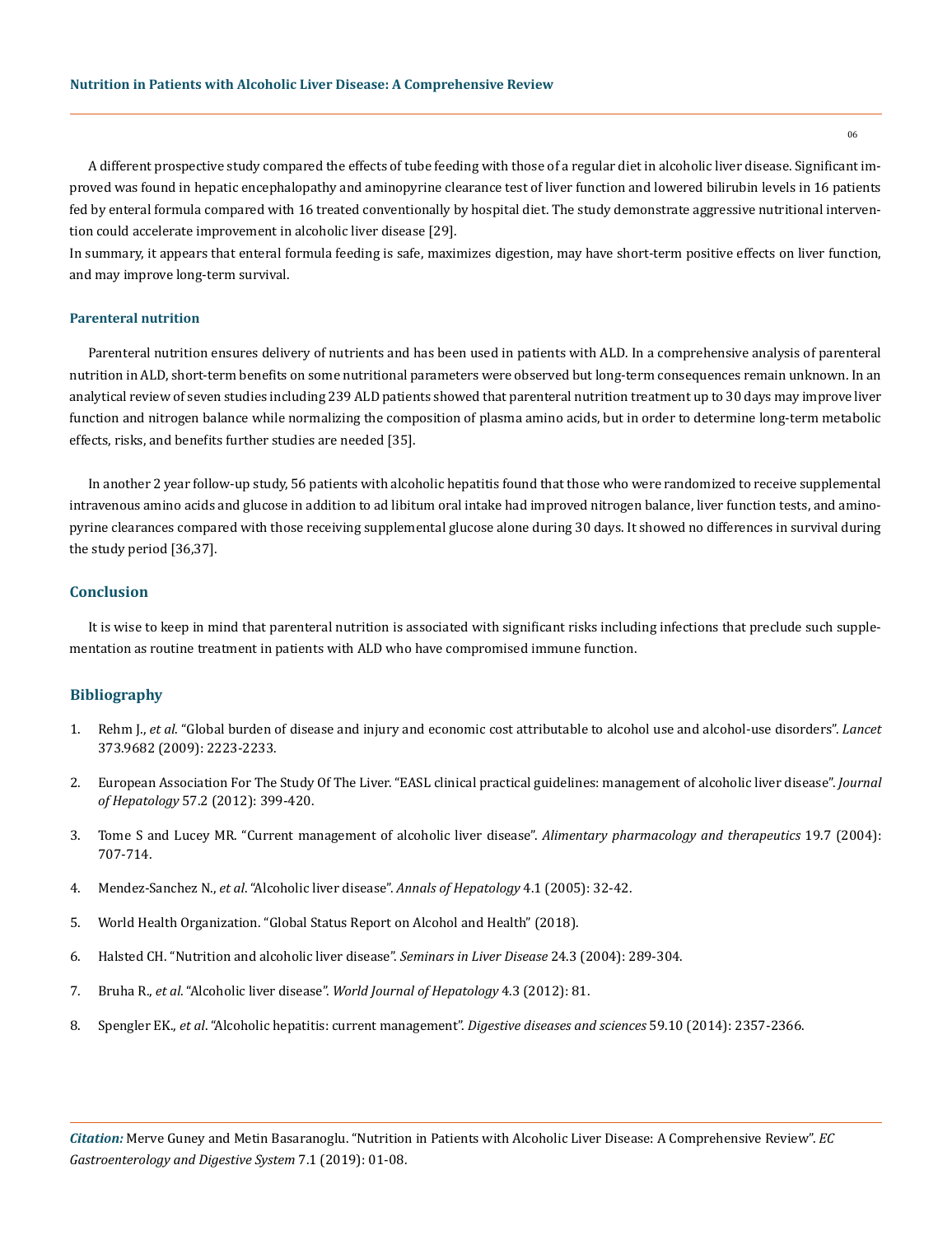- 9. Singal AK., *et al*[. "Alcoholic hepatitis: current challenges and future directions".](https://www.ncbi.nlm.nih.gov/pubmed/23811249) *Clinical Gastroenterology and Hepatology* 12.4 (2014): [555-564.](https://www.ncbi.nlm.nih.gov/pubmed/23811249)
- 10. Detsky AS., *et al*[. "What is subjective global assessment of nutritional status?".](https://www.ncbi.nlm.nih.gov/pubmed/3820522) *Journal of parenteral and enteral nutrition* 11.1 (1987): [8-13.](https://www.ncbi.nlm.nih.gov/pubmed/3820522)
- 11. [Bakshi N and Singh K. "Nutrition assessment in patients undergoing liver transplant".](https://www.ncbi.nlm.nih.gov/pmc/articles/PMC4195198/) *Indian journal of critical care medicine: peer[reviewed official publication of Indian Society of Critical Care Medicine](https://www.ncbi.nlm.nih.gov/pmc/articles/PMC4195198/)* 18.10 (2014): 672-681.
- 12. Rossi R E., *et al*[. "Diagnosis and treatment of nutritional deficiencies in alcoholic liver disease: Overview of available evidence and](https://www.ncbi.nlm.nih.gov/pubmed/26164399)  open issues". *[Digestive and Liver Disease](https://www.ncbi.nlm.nih.gov/pubmed/26164399)* 47.10 (2015): 819-825.
- 13. McClain CJ., *et al*. "Alcoholic liver disease and malnutrition". *[Alcoholism: Clinical and Experimental Research](https://www.ncbi.nlm.nih.gov/pmc/articles/PMC3771636/)* 35.5 (2011): 815-820.
- 14. [Leevy CM and Moroianu SA. "Nutritional aspects of alcoholic liver disease".](https://www.ncbi.nlm.nih.gov/pubmed/15763230) *Clinical Liver Disease* 9.1 (2005): 67-81.
- 15. [DiCecco SR and Francisco-Ziller N. "Nutrition in alcoholic liver disease".](https://onlinelibrary.wiley.com/doi/abs/10.1177/0115426506021003245) *Nutrition in Clinical Practice* 21.3 (2006): 245-254.
- 16. Cederholm T., *et al*[. "ESPEN guidelines on definitions and terminology of clinical nutrition".](https://www.ncbi.nlm.nih.gov/pubmed/27642056) *Clinical Nutrition* 36.1 (2017): 49-64.
- 17. Romiti A., *et al*[. "Malabsorption and nutritional abnormalities in patients with liver cirrhosis".](https://www.ncbi.nlm.nih.gov/pubmed/2131941) *The Italian Journal of Gastroenterology*  [22.3 \(1990\): 118-23.](https://www.ncbi.nlm.nih.gov/pubmed/2131941)
- 18. Mendenhall CL., *et al*[. "Protein-calorie malnutrition associated with alcoholic hepatitis. Veterans Administration Cooperative Study](https://www.ncbi.nlm.nih.gov/pubmed/6421159)  Group on Alcoholic Hepatitis". *[The American Journal of Medicine](https://www.ncbi.nlm.nih.gov/pubmed/6421159)* 76.2 (1984): 211-222.
- 19. Mendenhall CL., *et al.* ["Protein energy malnutrition in severe alcoholic hepatitis: diagnosis and response to treatment. The VA Coop](https://www.ncbi.nlm.nih.gov/pubmed/8523623)erative Study Group #275". *[Journal of Parenteral and Enteral Nutrition](https://www.ncbi.nlm.nih.gov/pubmed/8523623)* 19.4 (1995): 258-265.
- 20. Cheung K., *et al*[. "Prevalence and mechanisms of malnutrition in patients with advanced liver disease, and nutrition management](https://www.ncbi.nlm.nih.gov/pubmed/21893127)  strategies". *[Clinical Gastroenterology and Hepatology](https://www.ncbi.nlm.nih.gov/pubmed/21893127)* 10.2 (2012): 117-125.
- 21. Plauth M., *et al*[. "ESPEN guidelines on enteral nutrition: liver disease".](https://www.espen.org/files/ESPEN-Guidelines/ESPEN-guideline-liver-disease-2019.pdf) *Clinical Nutrition* 25 (2006): 285-294.
- 22. Calvey H., *et al*[. "Controlled trial of nutritional supplementation, with and without branched chain amino acid enrichment, in treat](https://www.ncbi.nlm.nih.gov/pubmed/3932509)[ment of acute alcoholic hepatitis".](https://www.ncbi.nlm.nih.gov/pubmed/3932509) *Journal of Hepatology* 1.2 (1985): 141-151.
- 23. Shanbhogue RL., *et al*[. "Resting energy expenditure in patients with end-stage liver disease and in normal population".](https://www.ncbi.nlm.nih.gov/pubmed/3599357) *Journal of [Parenteral and Enteral Nutrition](https://www.ncbi.nlm.nih.gov/pubmed/3599357)* 11.3 (1987): 305-308.
- 24. Müller, M. J., *et al*[. "Energy expenditure and substrate oxidation in patients with cirrhosis: the impact of cause, clinical staging and](https://www.ncbi.nlm.nih.gov/pubmed/1568718)  nutritional state". *Hepatology* [15.5 \(1992\): 782-794](https://www.ncbi.nlm.nih.gov/pubmed/1568718).
- 25. Selberg, O., *et al*[. "Identification of high‐and low‐risk patients before liver transplantation: a prospective cohort study of nutritional](https://www.ncbi.nlm.nih.gov/pubmed/9049214)  [and metabolic parameters in 150 patients".](https://www.ncbi.nlm.nih.gov/pubmed/9049214) *Hepatology* 25.3 (1997): 652-657.
- 26. Dicecco SR., *et al*[. "Assessment of nutritional status of patients with end-stage liver disease undergoing liver transplantation".](https://www.ncbi.nlm.nih.gov/pubmed/2492064) *In Mayo [Clinic Proceedings](https://www.ncbi.nlm.nih.gov/pubmed/2492064)* 64.1 (1989): 95-102.
- 27. Swart GR., *et al*[. "Effect of a late evening meal on nitrogen balance in patients with cirrhosis of the liver".](https://www.ncbi.nlm.nih.gov/pmc/articles/PMC1838097/) *BMJ* 299.6709 (1989): 1202- [1203.](https://www.ncbi.nlm.nih.gov/pmc/articles/PMC1838097/)

*Citation:* Merve Guney and Metin Basaranoglu. "Nutrition in Patients with Alcoholic Liver Disease: A Comprehensive Review". *EC Gastroenterology and Digestive System* 7.1 (2019): 01-08.